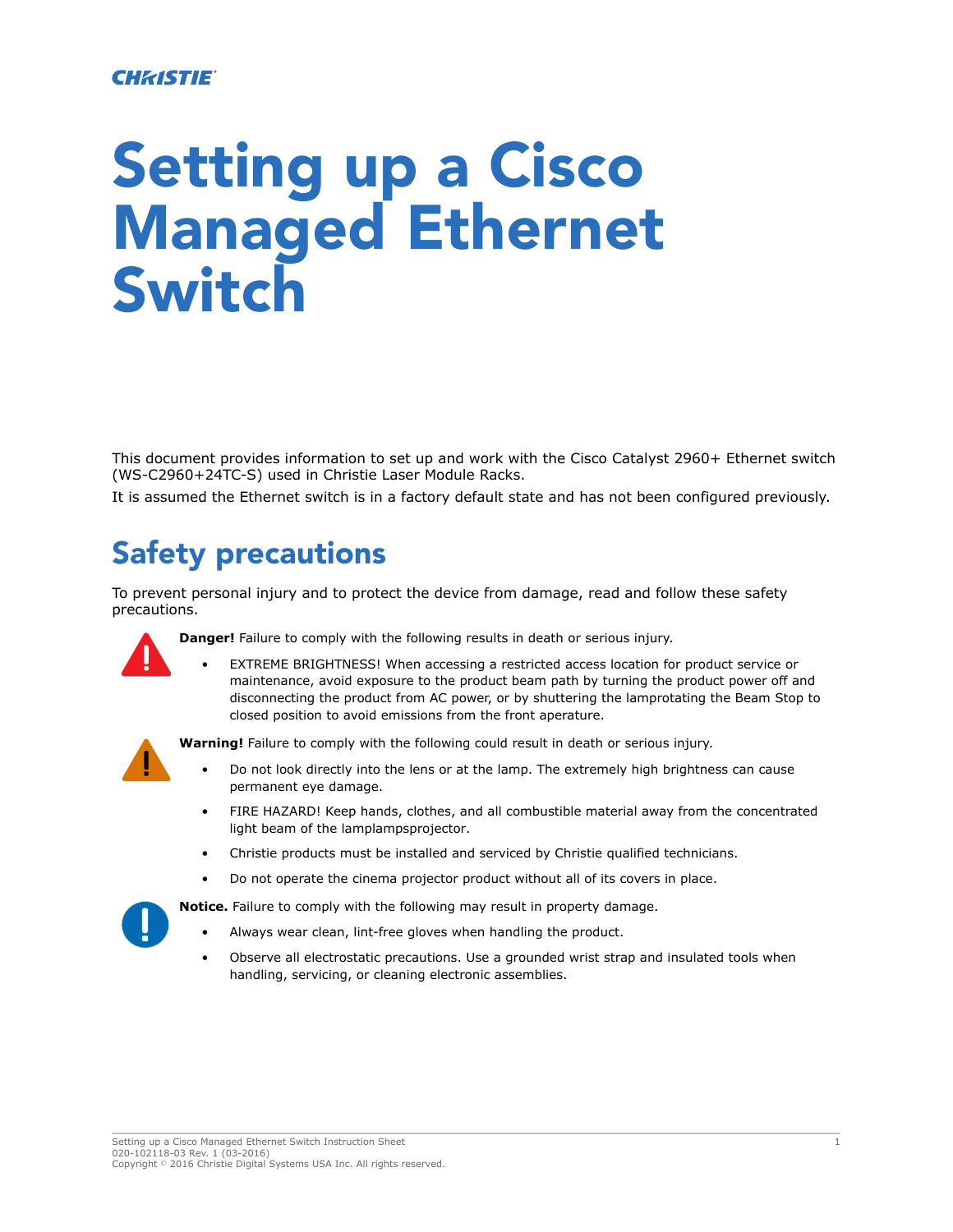## Hardware and software requirements

The following hardware and software are required to configure the Cisco Ethernet switch.

- PC with dedicated Ethernet port
- AC line cord
- Ethernet cable
- Tera Term Telnet client program

# Preparing the projector for service

Before loading the laser switch configuration file, you must prepare the projector for servicing.

- On the projector touch panel, tap and hold **Power**  $(\bullet)$  and wait 10 minutes for the projector to cool.
- 2. On the side or the rear of the projector, press **E-Stop**.
- 3. Move the projector breaker switch to the off position.
- 4. Disconnect the projector from AC power.
- 5. Rotate the beam stop to the closed position.
- 6. Remove the key from the rack key switch.

#### Loading the laser switch configuration file

Follow these instructions to prepare the Ethernet switch for use with the Laser Module Racks.

Do not connect any other devices to the Ethernet switch when loading the laser switch configuration file.

- 1. Connect the AC line cord to the Ethernet switch and power up the switch.
- 2. Let the switch complete the Power On Self-Test (POST), which can take several minutes. When the POST is complete, the SYST and STAT LEDs on the front panel turn solid green.
- 3. On the Ethernet switch, press and hold **Mode** until it restarts (for approximately eight to 10 seconds).

Once the Ethernet switch restarts, it is in a factory default state and you can proceed with the loading of the laser switch configuration file.

4. Press and hold the **Mode** button on the Ethernet switch for three seconds or until four green LEDs are lit.

The switch enters the Express Setup mode. Only use a PC and the Microsoft Internet Explorer browser to complete Express Setup.

- 5. To obtain an IP address automatically, configure the Ethernet port on the PC.
	- a) Click **Start** > **Control Panel** > **Network and Sharing Center**.
	- b) Click **Change Adapter Settings**.
	- c) Right-click the connection for the dedicated Ethernet port and select **Properties**.
	- d) From the This connection uses the following items list, select **Internet Protocol Version 4 (TCP/IPv4)**.
	- e) Click **Properties**.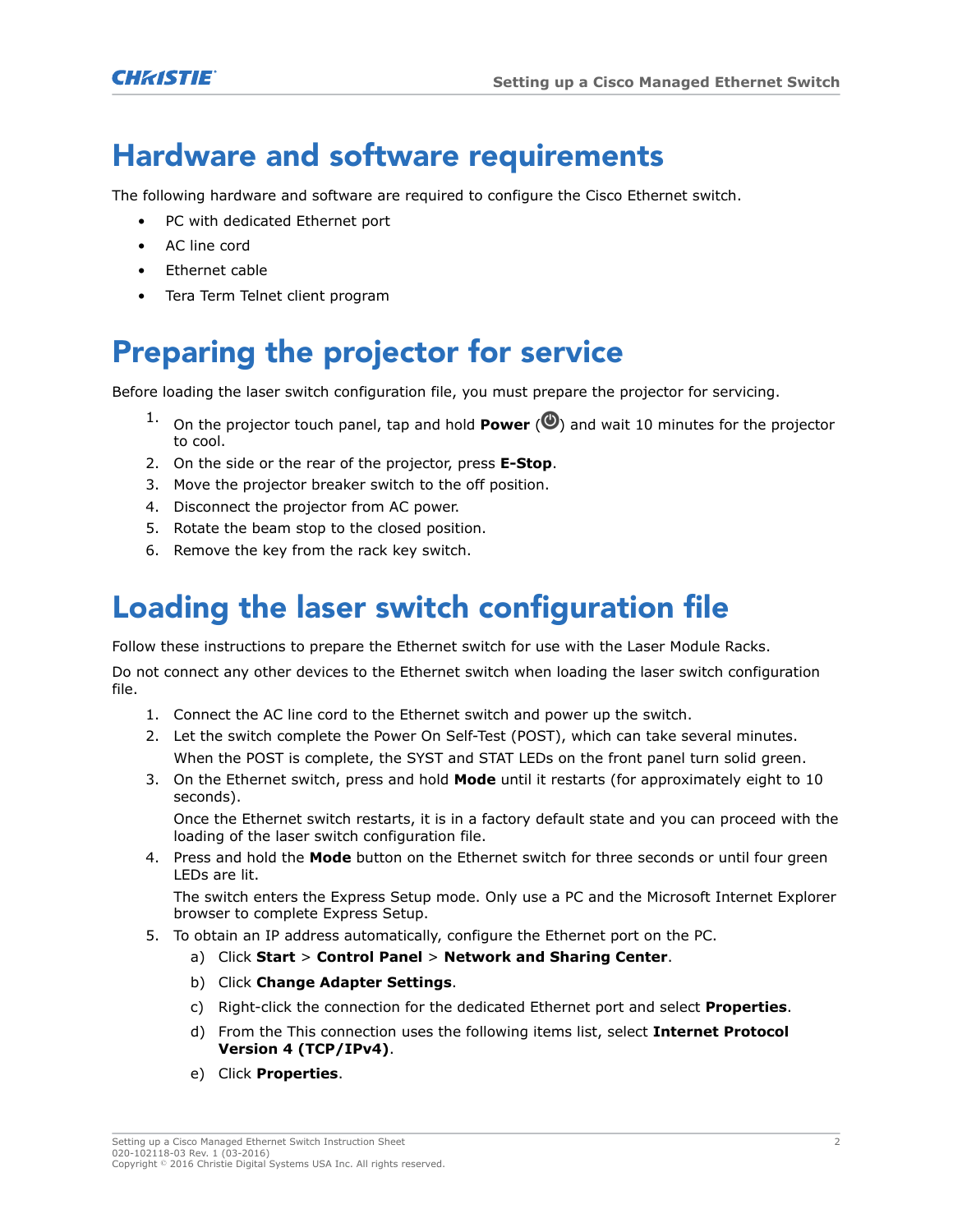**CHRISTIE®** 

- f) On the General tab, select **Obtain an IP address automatically**.
- g) Click **OK**.
- 6. Connect the PC to any port on the Ethernet switch using an Ethernet cable.
- 7. Open Microsoft Internet Explorer and type the IP address **10.0.0.1** in the address bar.
- 8. In the authentication screen, type a user name and password.
	- If a message appears indicating the browser does not meet certain criteria, press **Continue**.
- 9. In the **Express Setup** window, set the **Network Settings** fields as indicated.
	- Leave the VLAN ID field set to 1.
	- Set the IP address to 192.168.252.2.
	- Set the IP Subnet Mask to 255.255.255.0.
	- Set the Default gateway to 192.168.252.1.
	- Enter a temporary switch password at least eight characters in length.
- 10. In Optional Settings, enable **Telnet** and type a temporary password at least eight characters in length.
- 11. To save the configuration and exit Express Setup mode, click **Submit**.
- 12. At the warning dialog, click **OK**.
- 13. When the HTTP 404 Not Found page appears, ignore it and close the page. The switch reconfigures after approximately 60 seconds. When configuration is complete, the SYST and STAT LEDs turn solid green.
- 14. Close all browser windows.
- 15. Configure the Ethernet port on the PC to use a static IP address of 192.168.252.201.
	- a) a. Click **Start** > **Control Panel** > **Network and Sharing Center**.
	- b) Click **Change Adapter Settings**.
	- c) Right-click the connection for the dedicated Ethernet port and select **Properties**.
	- d) From the This connection uses the following items list, select **Internet Protocol Version 4 (TCP/IPv4)**.
	- e) Click **Properties**.
	- f) On the General tab, select **Use the following IP address**.
	- g) In the IP address field, type the following: 192.168.252.201
	- h) In the subnet mask field, type the following: 255.255.255.0
	- i) Click **OK**.
- 16. Using a Telnet client, connect to the IP address 192.168.252.2.

When using Tera Term, set the IP address and to enable the telnet client, select the **Telnet** checkbox.

- 17. When prompted, type the password from step 8.
- 18. At the Switch> prompt, type the following:

enable

- 19. Type the password from step 7.
- 20. At the Switch# prompt, type the following:

config terminal